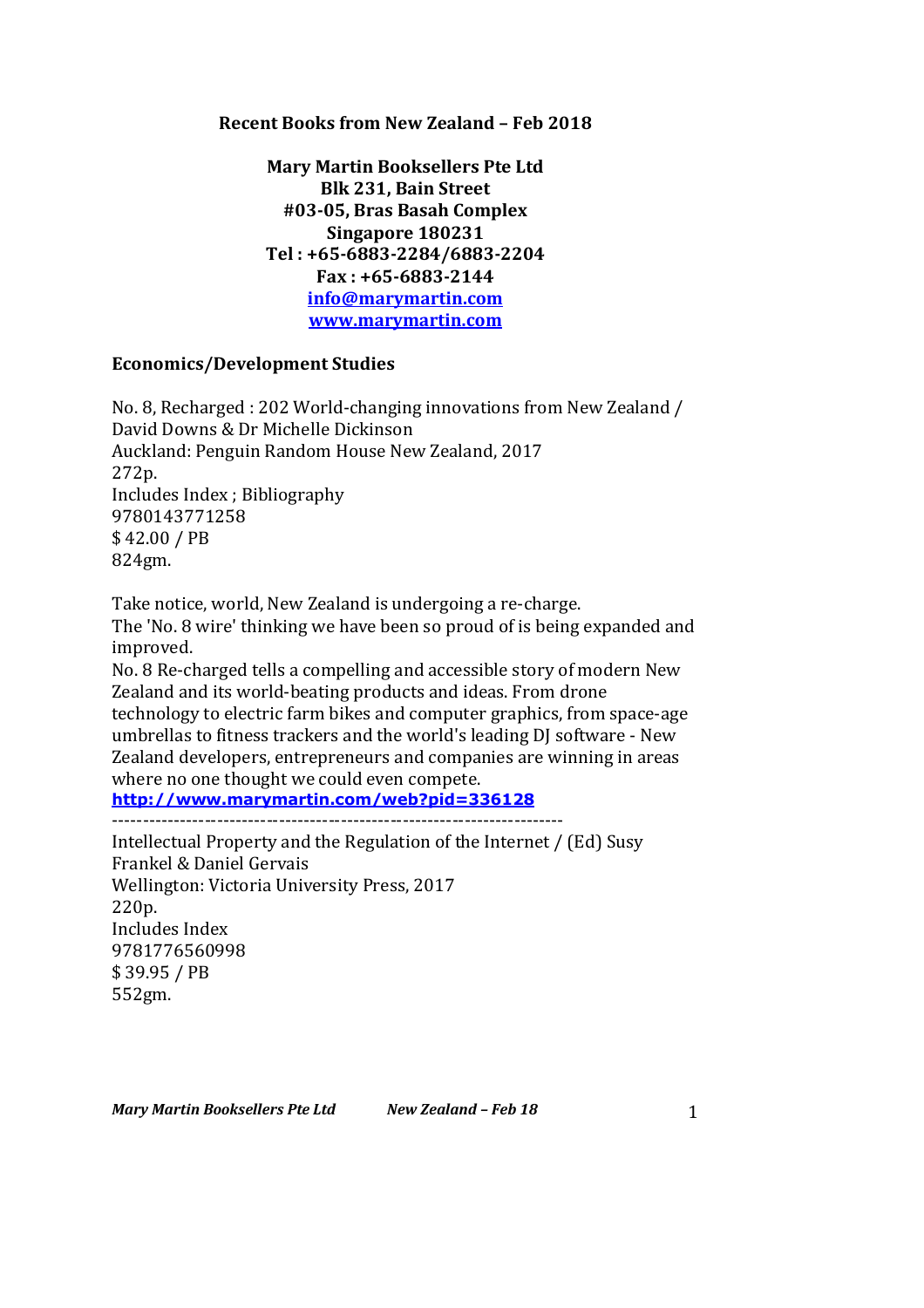The internet has transformed creative and innovative pursuits for economic gain or otherwise. Yet flow-on complications around intellectual property (IP) law and related regulation have not taken full advantage of the benefits offered by the internet: collective creativity, information sharing, modification and additions to information and copyright works.

Historically, human and economic development have shaped IP rights, and regulation around the internet and patented rights of authors to their creativity should be no different. The essays collected in Intellectual Property and the Internet address this digital space where human and economic goals both meet and collide in unprecedented ways. **http://www.marymartin.com/web?pid=336130**

-------------------------------------------------------------------------

### **History**

The Camera in the Crowd : Filming New Zealand in Peace nd War, 1895-1920 / Christopher Pugsley (Foreword) Sir Peter Jackson Auckland: Oratia Books, 2017 xvi, 512p.; 27 x 21.5cm. Includes Index ; Bibliography ; Chronological Filmography 9780947506346 \$ 79.50 / HB 2000gm.

Filming and cinema quickly won the hearts of New Zealand from the mid-1890s, yet the story of the cameramen and the film they took here and in the First World War has never been fully captured. This attractive hardback brings to fruition years of original research and archival work by esteemed historian Christopher Pugsley (Gallipoli), and features over 200 photos and illustrations.

**http://www.marymartin.com/web?pid=336131**

-------------------------------------------------------------------------

Mataatua Wharenui : Te Whare I Hoki Mai / Hirini Mead (et al.) Wellington: Huia Publishers (for Te Runanga o Ngati Awa), 2017 xvi, 282p. 270mm X 210mm. Includes Index ; Bibliography 9781775502128 \$ 49.50 / HB 1350gm.

Mataatua wharenui is the most travelled Māori meeting house in the country. Built in 1875, it was taken to Australia, London and Otago before being returned to Whakatāne after more than a century away.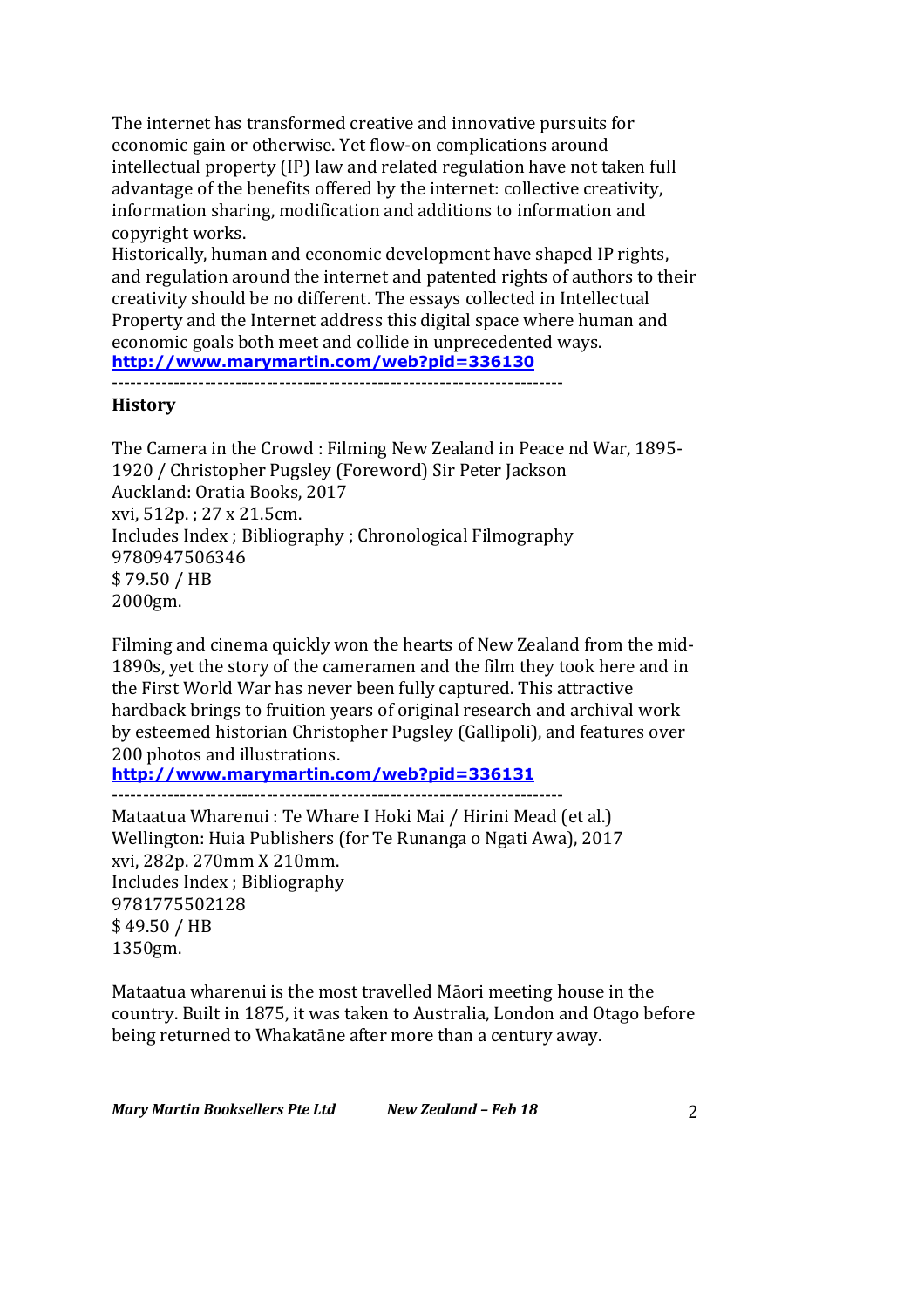The story of Mataatua is part of the story of the desecration of Ngāti Awa by the Crown and the fight of the people to regain their sovereignty. Following the confiscation of Ngāti Awa land in the 1860s and the devastation to the people of Ngāti Awa, building a wharenui was proposed as a way to reunite Ngāti Awa. The result was Mataatua, a magnificent wharenui, honoring the people, their history and whakapapa, and the skills of the craftspeople, and establishing a living marae. Shortly after it was opened, the government requested that Mataatua be an exhibit at the Sydney International Exhibition, and from here, it travelled across the globe until ending as an exhibit in Otago Museum. By this time, the government had claimed ownership of Mataatua, and it took more than fifty years of perseverance by Ngāti Awa to have Mataatua returned to Whakatāne to again become a living wharenui in the care of its people. In words and photographs, the book describes the history and construction of Mataatua, its appropriation, work undertaken by generations to have it returned, and the detail of its rebuild and opening in 2011.

# **http://www.marymartin.com/web?pid=336132**

------------------------------------------------------------------------- New China Eye Witness: Roger Duff, Rewi Alley and the Art of Museum Diplomacy / (Eds) James Beattie & Richard Bullen (Chinese Translation) Xiongbo Shi Christchurch: Canterbury University Press, 2017 176p. Includes Index ; Selected Bibliography 9781927145944 \$ 55.00 / HB 616gm.

'New China Eyewitness' is the fascinating account of the 1956 visit to the People's Republic of China by a group of prominent New Zealanders including Roger Duff, James Bertram, Evelyn Page, Angus Ross and Ormond Wilson - and of how Canterbury Museum came to acquire the largest collection of Chinese art in New Zealand. At the centre of the book is the eloquent diary kept by Canterbury Museum director Dr Roger Duff, detailing his efforts to bring to Christchurch the collection of antiquities gifted to the museum by long-time China resident, New Zealander Rewi Alley. Through Alley's contacts with premier Zhou Enlai and Duff's diplomatic skills they obtained the sanction of the Chinese government to circumvent its own export ban on antiquities and permit the gifting of seven crates of treasures to Christchurch. These objects were the basis for the museum's Hall of Oriental Arts and their arrival led to a collections policy dedicated to Chinese art. Beautifully written and illustrated, 'New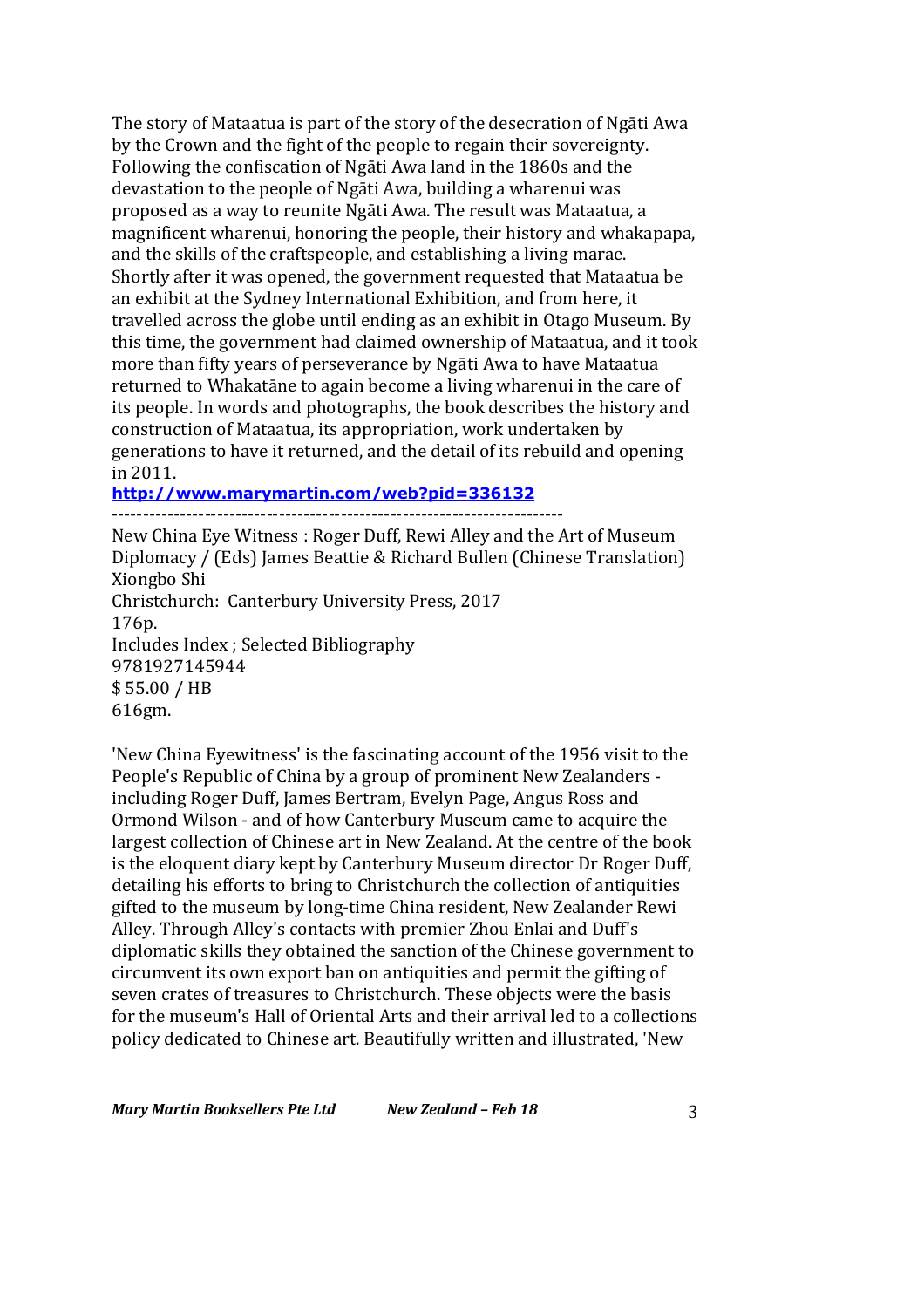China Eyewitness' offers a rare glimpse of foreigners' views of China during a period of rapid social, political and cultural change, and at a time of unusual political and cultural tolerance. **http://www.marymartin.com/web?pid=336133**

-----------------------------------------------------------------------------

A Short History of the New Zealand Wars / Gordon McLauchlan Auckland: Bateman (David Bateman Ltd), 2017 192p. Includes Index 9781869539627 \$ 28.00 / PB 398gm.

Following the ongoing success of A Short History of New Zealand, Great Tales of New Zealand History and Great Tales of Rural New Zealand - all reprinted and still going strong - Gordon McLauchlan has turned his masterful storytelling skills to one of the most important periods in this country's history.

Published to coincide with New Zealand's first national day commemorating the wars on 28 October, this insightful and accessible book will be of interest to New Zealanders wanting to find out more about the New Zealand wars and the Maori struggle over land and political power (rangatiratanga) and their consequences for our country without having to wade through heavy tomes.

**http://www.marymartin.com/web?pid=336134**

-----------------------------------------------------------------------------

National at 80 : The Story of the New Zealand National Party / New **Zealand National Party** Auckland: Bateman (David Bateman Ltd), 2017 406p. 9781869539818 \$ 65.00 / HB 1900gm.

The National Party was formed in 1936 and in 2016 it turned 80. Its first 50 years were described in Barry Gustafson's The First 50 Years: A History of the New Zealand National Party, and a precis of this period begins Colin James's main text From Turbulence to Stability 50 to 80. An independent political journalist, Colin James examines the Party's aim to be a truly national party and how it balanced liberal/conservative and ideological/pragmatic elements in the Party through the turbulent years from 1986 to achieve stability under John Key's leadership. From Ruthenasia and the mother of all budgets to the pragmatic approach of

*Mary Martin Booksellers Pte Ltd New Zealand – Feb 18* 4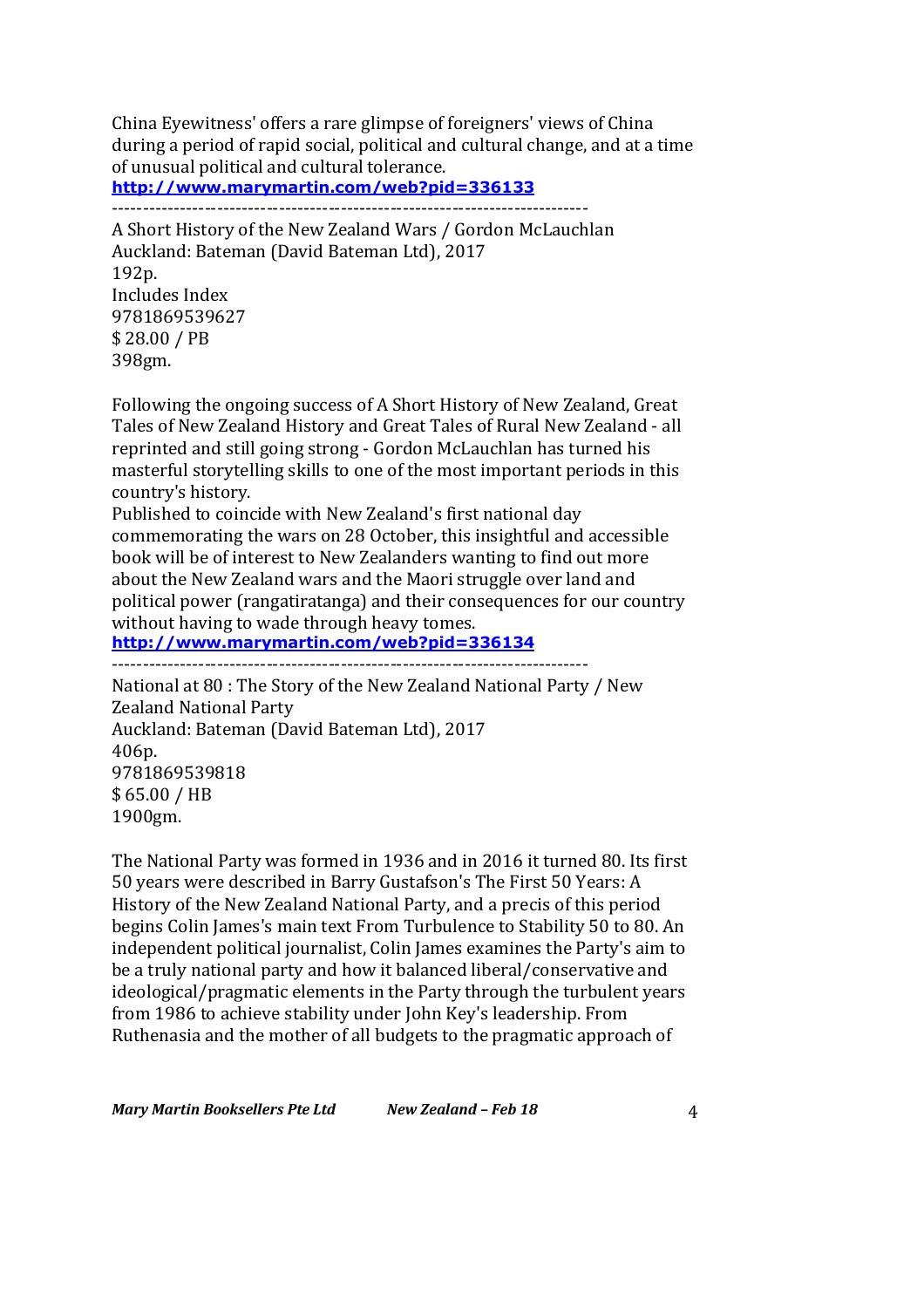the last decade, National at 80, covers the main story of the Party over the last 30 years; its values, policies and leadership wrangles. The story includes the first MMP coalition government, and working with new minority parties, as well as National's programme of Treaty settlements. Added to the stories of the political wing of the Party, this insightful text looks at the Partys organisation and membership, and its drive for professionalism over a number of campaigns and elections. There are biographies of all MPs since 1986, as well as major office holders, at the back of the book. The text is accompanied by over 300 photos and images, many featuring campaign pamphlets, slogans and leaflets providing an interesting snapshot into the country's key concerns since the 1980s. **http://www.marymartin.com/web?pid=336135**

-----------------------------------------------------------------------

### **Linguistics**

Te Ahu O Te Reo Maori: Reflecting on Research to Understand the Wellbeing of te reo Maori / (Eds) Vincent Olsen-Reeder, Jessica Hutchings & Rawinia Higgins Wellington: Victoria University Press, 2017 160p. 9781776561742 \$ 39.50 / PB 258gm.

Te Ahu o te reo Māori: Reflecting on Research to Understand the Wellbeing of te reo Māori is an edited collection of bi-lingual writings that brings together Māori researchers, writers and community language advocates who were involved in the Te Taura Whiri-funded study, Te Ahu o te reo. Te Ahu o te reo Māori draws on this national research project completed in 2016, and brings together some of the different voices of the project in a way that will appeal to a wider audience. The aim of the book is to provide a space, beyond the funded research project, to reflect on the role of kaupapa Māori research and the researcher in Māori language research. Writers explore the concept of well-being in relation to te reo Māori and share evidence-based information about what supports and hinders the revitalisation of te reo Māori in communities, homes, kura and schools in Aotearoa in the 21st century.

**http://www.marymartin.com/web?pid=336136**

-----------------------------------------------------------------------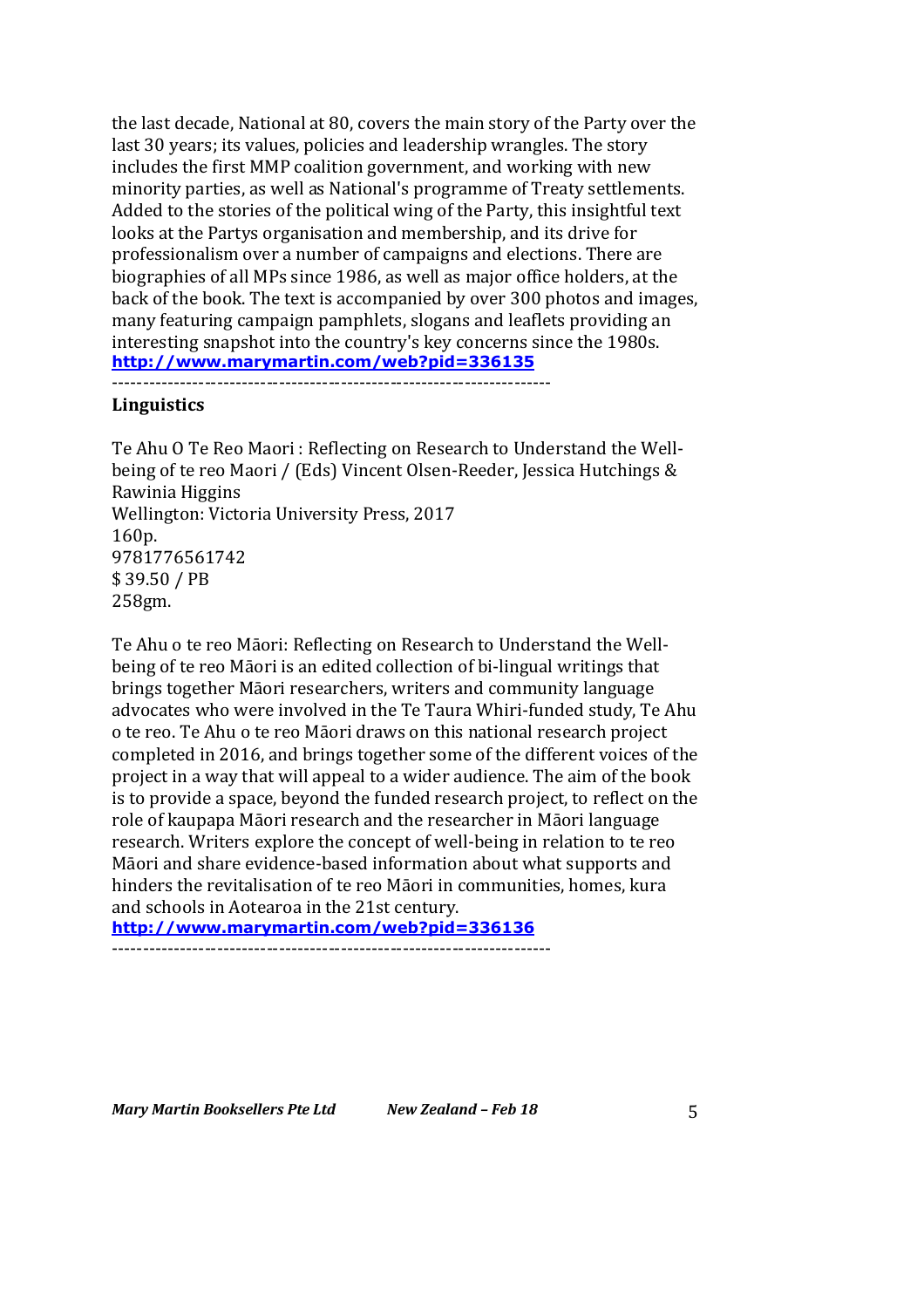Whaikorero: The World of Maori Oratory / Poia Rewi Auckland: Auckland University Press, 2010 (Reprinted 2016) viii, 232p. Includes Index ; Bibliography 9781869404635 1. Speeches, addresses, etc., Maori

- 2. Maori language Rethoric
- 3. Maori language Spoken Maori [1. Whaikorero.reo]

\$ 39.50 / PB

526gm.

Based on in-depth research and interviews with 30 tribal elders, this guidebook to whaikorero-or New Zealand's traditional Maori oratory-is the first introduction to this fundamental art form. Assessing whaikorero's origin, history, structure, language, and style of delivery, this volume features a range of speech samples in Maori with English translations and captures the wisdom and experience of the Maori tribal groups, including Ngai Tuhoe, Ngati Awa, Te Arawa, and Waikato-Maniapoto. Informative and noteworthy, this bilingual examination will interest both modern practitioners of whaikorero and Maori culture aficionados.

# **http://www.marymartin.com/web?pid=336137**

 $-$ 

### **Literature**

The Cage / Lloyd Jones Auckland: Penguin Random House New Zealand, 2018 272p. 9780143772323 \$ 39.50 / PB 366gm. "As the townspeople watch the strangers to discover their identity, we learn far more about the watchers than the watched." A powerful allegorical tale about humanity and dignity and the ease with which we can justify brutality.

Two mysterious strangers turn up at a hotel in a small country town. Where have they come from? Who are they? What catastrophe are they fleeing?

The townspeople want answers, but the strangers are unable to speak of their trauma. Before long, wary hospitality shifts to suspicion and fear, and the care of the men slides into appalling cruelty.

Lloyd Jones's fable-like novel The Cage is a profound and unsettling novel. **http://www.marymartin.com/web?pid=336138**

 $-$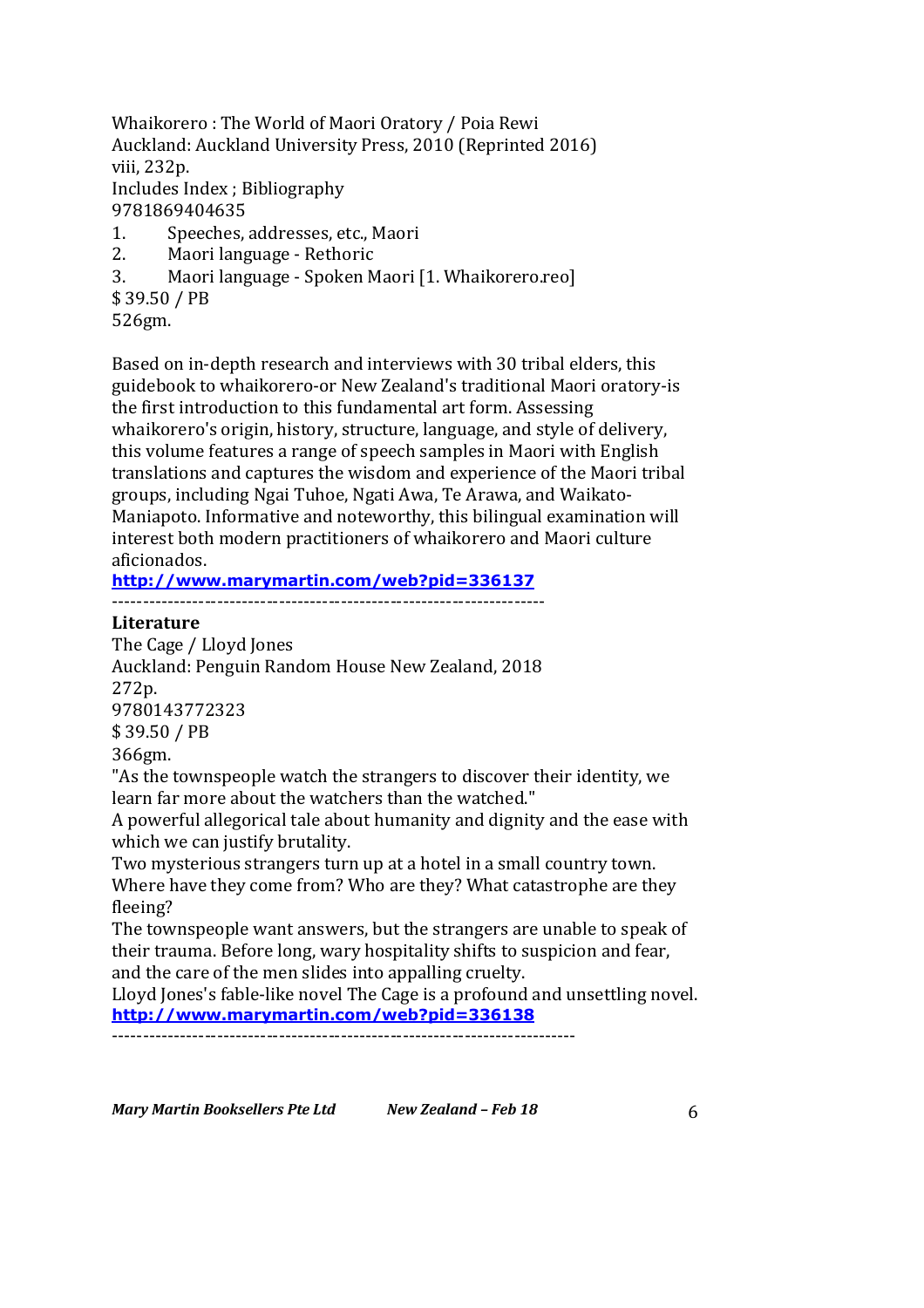Telling the Real Story Genre and New Zealand Literature / Erin Mercer Wellington: Victoria University Press, 2017 386p. Includes Index ; Bibliography 9781776560851 \$ 39.50 / PB 386gm.

Telling the Real Story: Genre and New Zealand Literature interrogates the relationships between genre, realism and New Zealand literature. What modes of writing have been deemed more appropriate than others at particular times, and why? Why have some narratives been interpreted as realist when significant aspects of them play on romance, science fiction and Gothic? What meanings are generated by the meeting points in a text where one mode meets another? What is at stake in writing, for example, a New Zealand vampire novel or an art world thriller? By rereading canonical texts and exploring writers who have been

sidelined because of their use of non-realist elements, Telling the Real Story exposes the interplay of realism, Gothic, fantasy, romance and melodrama within New Zealand narratives and demonstrates that the apparently realist monolith of the national literature is infinitely more diverse and exciting than it may seem.

**http://www.marymartin.com/web?pid=336139** ---------------------------------------------------------------------------

Twenty-Six Factitions / Erik Kennedy Lyttelton: Cold Hub Press, 2017 36p. 9780473413521 \$ 18.00 / PB 62gm.

The poems of Erik Kennedy's "Twenty-Six Factitions" take the reader on a fact-packed journey into the particular, from Salisbury to Syria to the lonely outer reaches of the solar system. With as much humour as pathos, Kennedy draws attention to the bewildering amount of information that fills our lives-and makes our lives worth living. "Each of these poems," he notes, "is bound by the same constraints: it must mention a statistic or figure; it must mention a proper-noun place; and it must allude, at least obliquely, to mortality . . . If you want to, it is possible to read the whole sequence as a philippic against poetic vagueness, which no amount of earnest exactitude ever seems to make any headway against. The nonce word `factition' simultaneously evokes (I hope) fact, fiction, and factitiousness (artificiality)."

*Mary Martin Booksellers Pte Ltd New Zealand – Feb 18* 7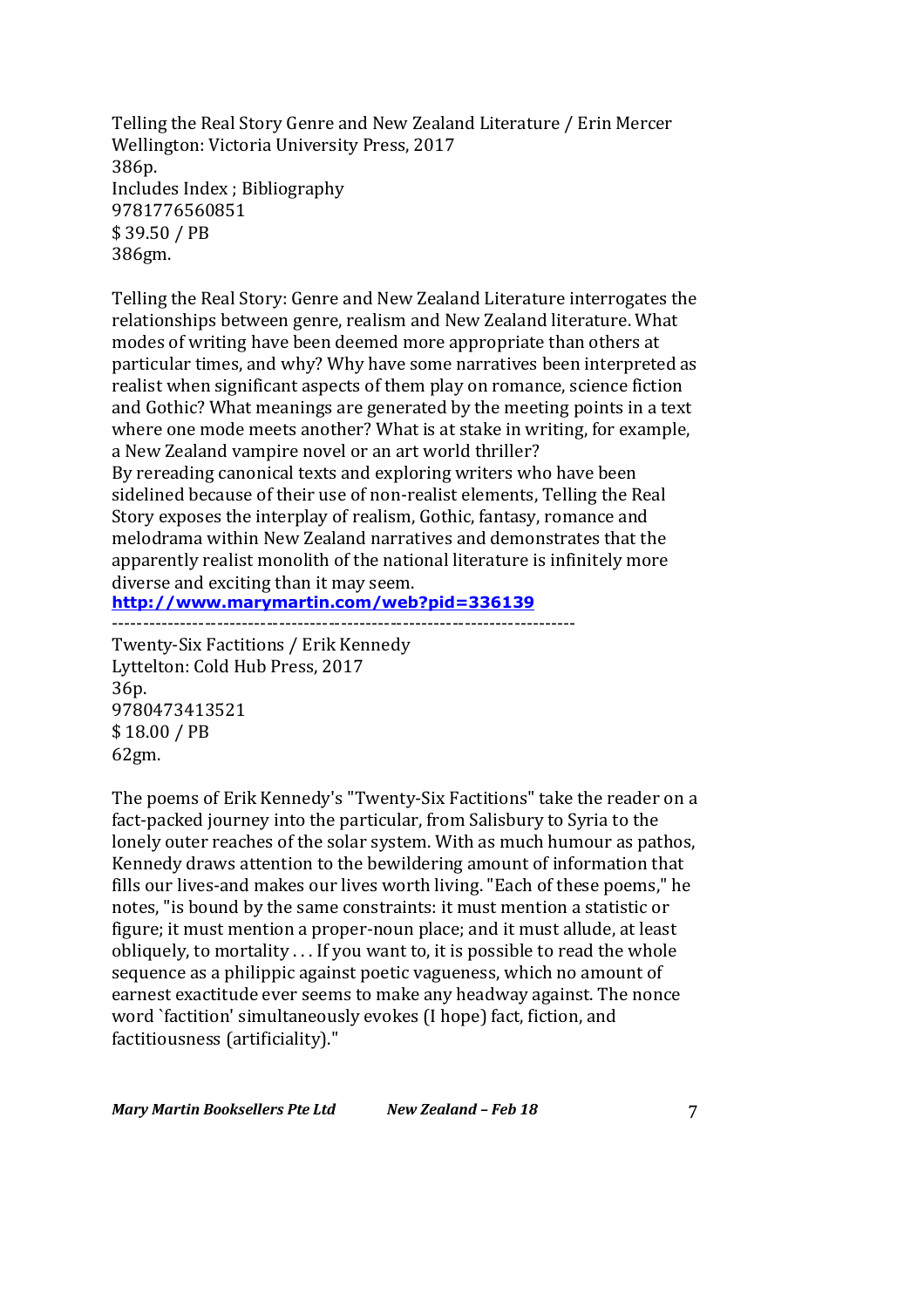#### **http://www.marymartin.com/web?pid=336140**

---------------------------------------------------------------------------

Rawahi / Briar Wood Auckland: Anahera Press, 2017 80p. 9780473403386 \$ 25.00 / PB 122gm.

As bach doors open on moana and moorland, the deep-sea currents bring languages of faraway and words from the foreshore. Poems in the collection Rawahi travel on emotional and linguistic voyages to make aroha from the movements between people and places. Intersecting journeys are woven together with memory in poetry which carries with it oral traditions, narrative, ancestory-telling and waka of whakapapa. These sky-borne sea lines are inspired by earthly encounters. **http://www.marymartin.com/web?pid=336141** ---------------------------------------------------------------------------

After Alexander : The Legacy of a Son / Jan Pryor New Zealand : Heddon Publishing, 2018 258p. 9781999702748 \$ 29.95 / PB 262gm.

In 1981, during a family year away from New Zealand, four-month-old Alexander died in a London hospital. Jan Pryor blends her personal experience of losing a child with her professional understanding of family dynamics and children's development. The clumsiness of consolation; the challenges of organising a funeral - and what to do with Alexander's ashes; the isolation, being far from friends and family; continuing family life with two other young children to care for; all are described directly but without self-pity. The experience of growing up in 1960s New Zealand - and the stand-off between traditional expectations of the role of a woman versus the pull towards a professional life - is interwoven throughout the memoir. After Alexander is a story of triumph over loss, and of optimism. It offers consolation and hope to parents who have lost a child, to those who fear losing a child, and to anyone who has suffered the loss of a loved one.

**http://www.marymartin.com/web?pid=336142**

---------------------------------------------------------------------------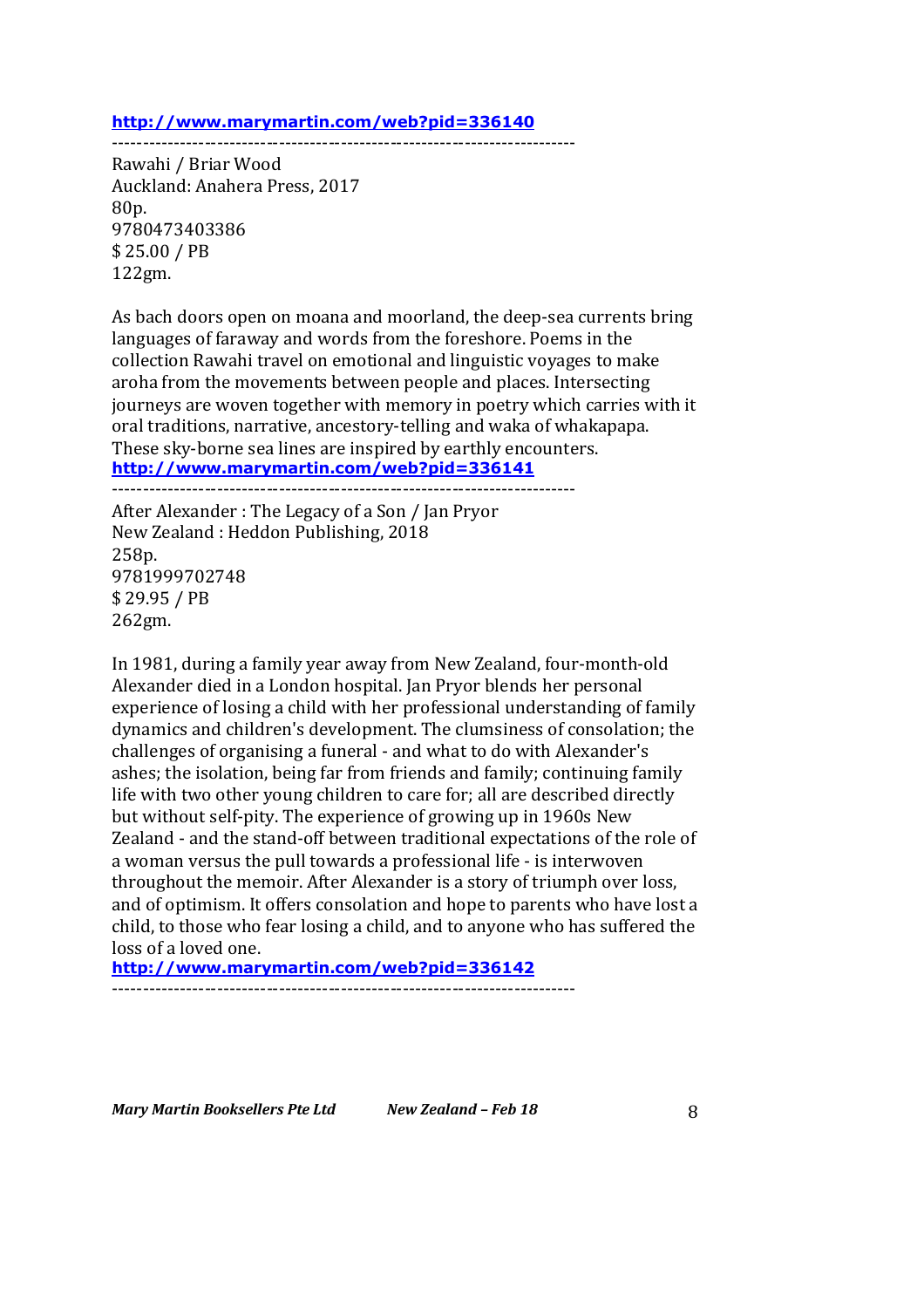Tane's War / Brendaniel Weir Auckland: Cloud Ink Press, 2018 356p. 9780473415648 \$ 29.95 / PB 396gm.

IN early 1900s Auckland, Tane flees the law and family shame, taking a merchant ship to London. But he cannot escape the war sweeping Europe, and enlists in the army. He develops a relationships with another soldier than must stay hidden. In 1953, Briar is a dreamer whose behaviour sees him sent to a training farm to be 'turned into a man'. The plan backfires when his arrival awakens feelings in a fellow shearer. Tane, now an elderly foreman on the farm, recognises their connection for what it is. When the boys' relationship is exposed, Tane is confronted with a choice. He cannot change his past the perhaps he can help change the future. **http://www.marymartin.com/web?pid=336143**

--------------------------------------------------------------------------- Pockets of Warmth / Stu Bagby New Zealand: Antediluvian Press, 2017 64p. 9780473394615 \$ 25.00 / PB 82gm.

In an age of over-dramatization and hype, the poetry of Stu Bagby demonstrates restrained intelligence and quiet craft skills. This, his first collection in seven years, contemplates kin and place with an extremely sharp eye and a mature feel for language.

**http://www.marymartin.com/web?pid=336144**

---------------------------------------------------------------------------

### **Museum Studies**

Te Papa: Reinventing New Zealand's National Museum 1998-2018 / Conal McCarthy Wellington: Te Papa Press (Museum of New Zealand Te Papa Tongarewa), 2018 256p. Includes Index 9780994136268 \$ 49.50 / PB 428gm.

*Mary Martin Booksellers Pte Ltd New Zealand – Feb 18* 9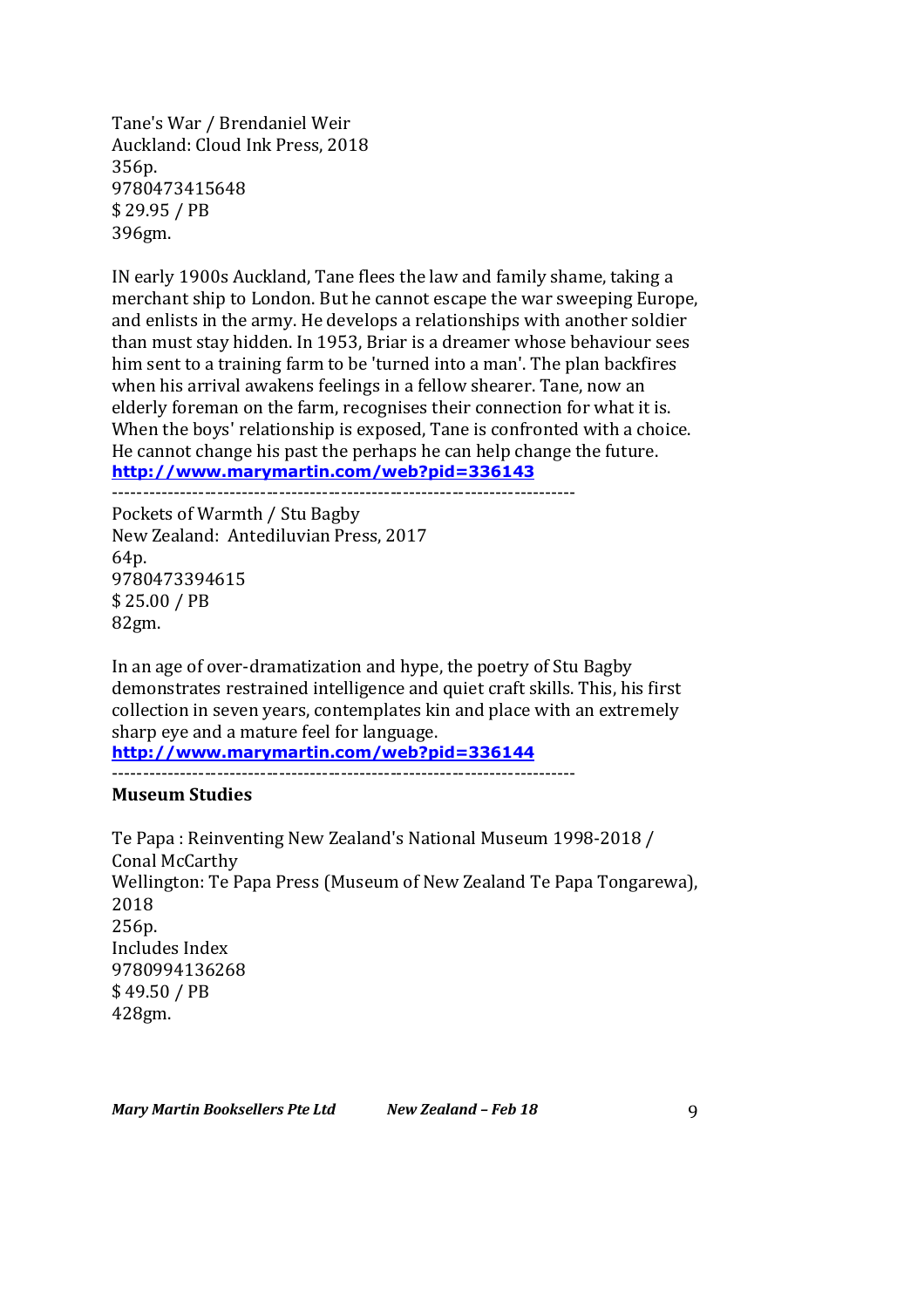Published to mark 20 years since the landmark opening of Te Papa Tongarewa Museum of New Zealand in 1998, this illustrated book by well-known museum studies academic Conal McCarthy examines the vision behind the museum, how it has evolved in the last two decades, and the particular way Te Papa goes about the business of being a national museum in a nation with two Treaty partners. McCarthy provides a warm and at times critical appraisal of its origins, development, innovations and reception, including some of its key museological features which have drawn international attention, highlights of exhibitions, collections and programmes over its first twenty years, and the issues that have sparked national and local debate. **http://www.marymartin.com/web?pid=336145**

#### ---------------------------------------------------------------------------

### **Performing Arts**

Searches for Tradition : Essays on New Zealand Music, Past and Present / (Eds) Michael Brown & Samantha Owens Wellington: Victoria University Press, 2017 296p. Includes Index ; Bibliography 9781776561773 \$ 39.50 / PB 668gm.

In Douglas Lilburn's famous address to the 1946 Cambridge Summer School of Music, the composer described his 'search for tradition' in the music of New Zealand and spelled out his hopes that a distinctive art music might yet emerge here. Sixty years on, this collection of scholarly essays brings together various perspectives on what 'tradition' means in the context of the music of Aotearoa New Zealand.

Searches for Tradition presents case studies drawn from a broad spectrum of genres, cultures and historical periods, from investigations of New Zealand's colonial music to fresh consideration of Lilburn's legacy, from corners of the jazz scene to the contemporary revitalization of taonga puoro. The focus on 'tradition' leads in some instances to critical issues of nationalism and biculturalism, while others uncover littlediscussed aspects of local music history, performance practice or composition. It will be stimulating reading for all enthusiasts of New Zealand music's past, present and future.

**http://www.marymartin.com/web?pid=336146** ---------------------------------------------------------------------------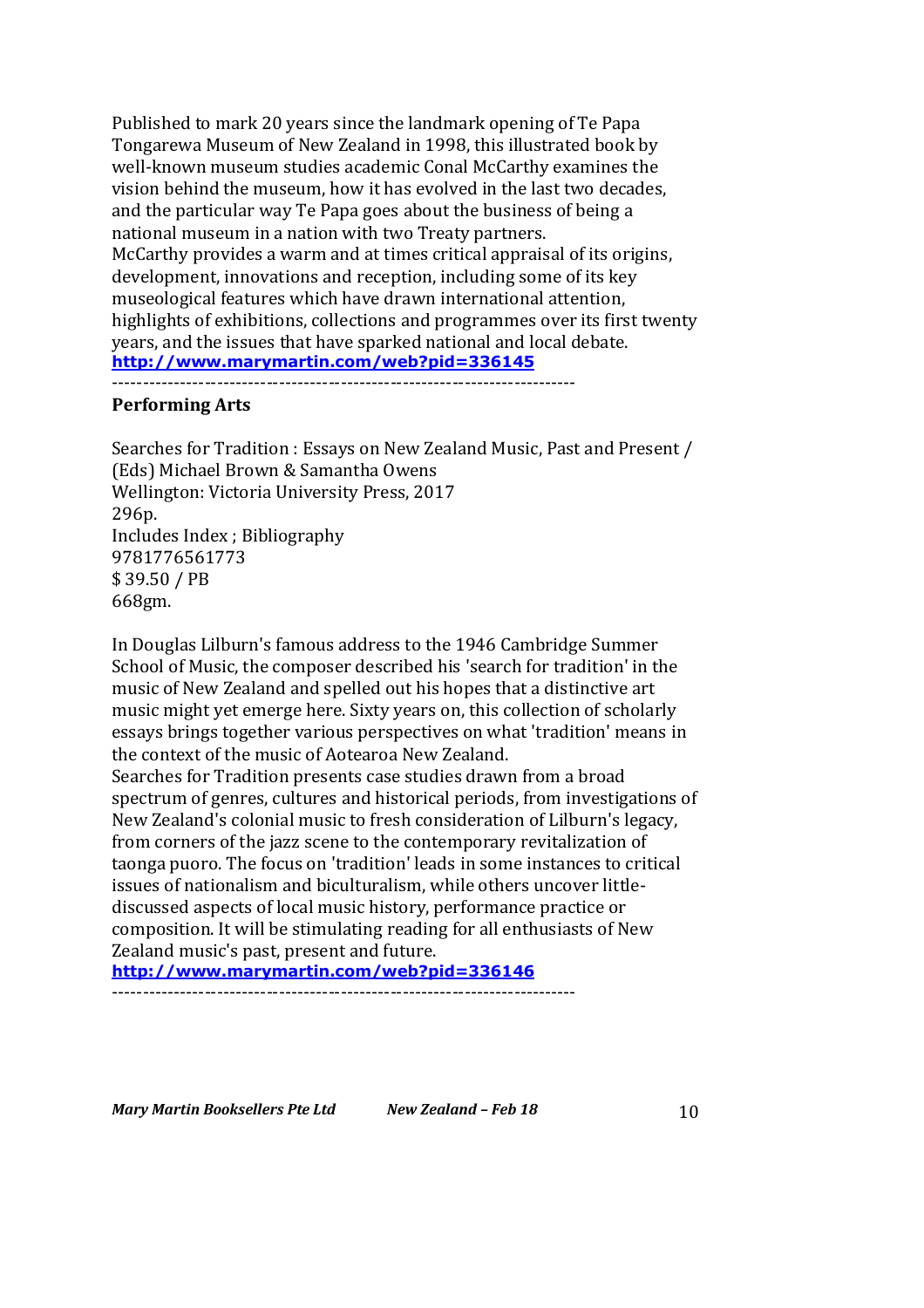# **Politics**

Social Investment : A New Zealand Policy Experiment / (Eds) Jonathan Boston & Derek Gill Wellington: Bridget Williams Books Ltd & Institute or Governance and Policy Studies, 2017 448p. 9781988533582 \$ 75.00 / PB 938gm.

The idea of social investment has obvious intuitive appeal. But is it robust? Is it built on sound philosophical principles and secure analytical foundations? Will it deliver better outcomes?

For almost a decade, the idea of social investment has been a major focus of New Zealand policy-making and policy debate. The broad aim has been to address serious social problems and improve long-term fiscal outcomes by drawing on big data and deploying various analytical techniques to enable more evidence-informed policy interventions. But recent approaches to social investment have been controversial. In late 2017, the new Labour-New Zealand First government announced a review of the previous government's policies. As ideas about social investment evolve, this book brings together leading academics, commentators and policy analysts from the public and private sectors to answer three big questions:

How should social investment be defined and conceptualized? How should it be put into practice?

In what policy domains can it be most productively applied? As governments in New Zealand and abroad continue to explore how best to tackle major social problems, this book is essential for people seeking to understand social policy in the twenty-first century.

**http://www.marymartin.com/web?pid=336148**

-------------------------------------------------------------------------

Urban Maori: The Second Great Migration / Bradford Haami Auckland: Oratia Books (for Te Whanau o Waipareira Trust), 2018 304p.

Includes Index ; Bibliography 9780947506285 \$ 45.00 / PB 586gm.